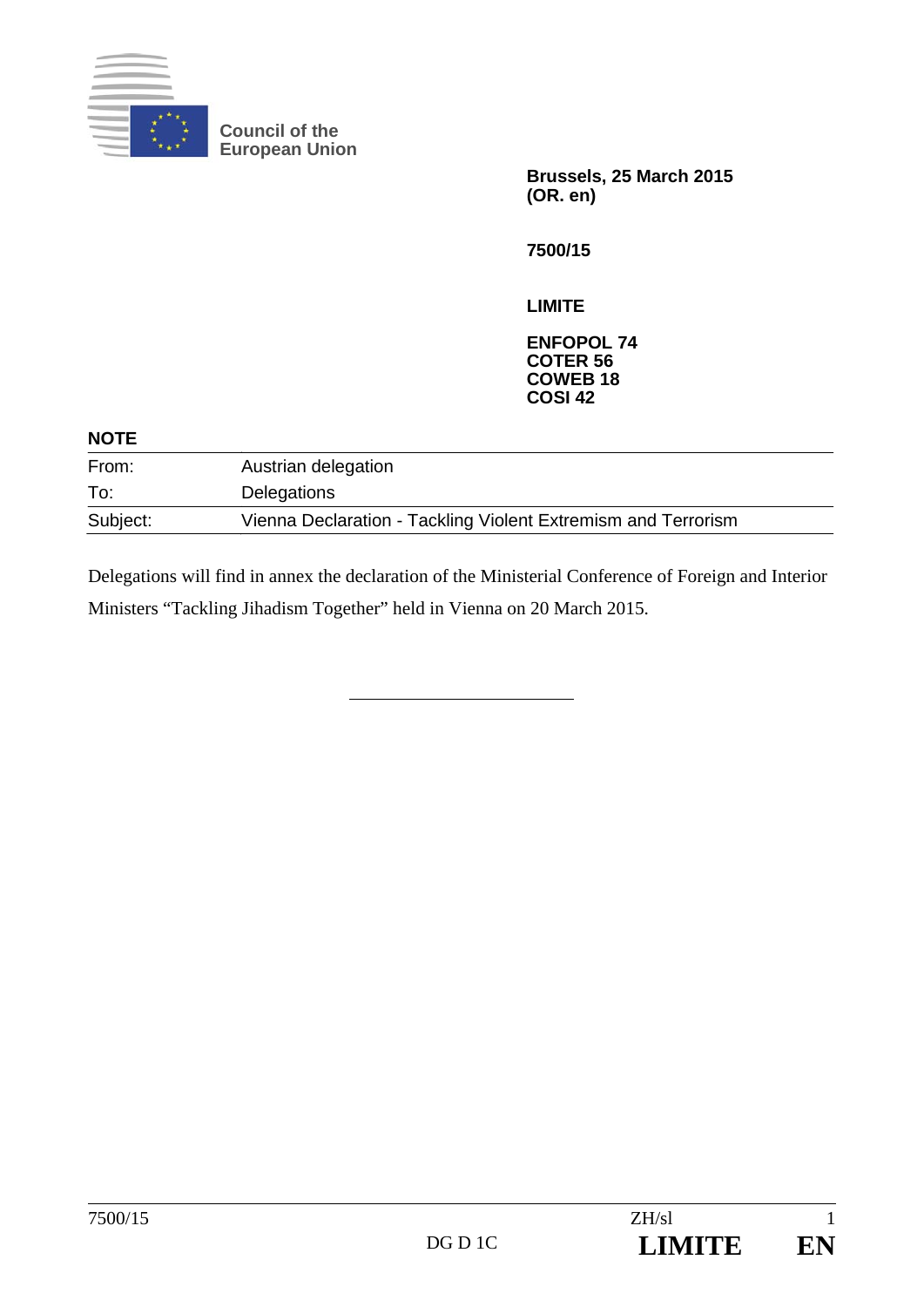### **Vienna Declaration**

### **Tackling Violent Extremism and Terrorism**

We, the Ministers of Foreign Affairs and the Ministers of Interior of Croatia, Italy, Slovenia and Austria (as host of the Conference) together with our colleagues from the Western Balkans 6 in the presence of the European Commission, the OSCE, the EU Counter-Terrorism Coordinator, the EU Fundamental Rights Agency, Europol and the Regional Cooperation Council at the Conference "Tackling Jihadism Together – Shaping, Preventing, Reacting",

RECOGNISING the Universal Declaration of Human Rights, the universality of the values of peace, security, human dignity, as well as freedoms for all without distinction as to race, sex, language, or religion,

RECALLING Europe's cultural, religious and humanist inheritance and AWARE of its cultural and religious diversity,

DETERMINED to ensure, respect and safeguard common values, fundamental rights and freedoms and to defend them against the background of terrorist attacks, like those occurred in Paris, Copenhagen and Tunis in early 2015, that are a challenge to all European States and their open societies.

AWARE that radicalisation and extremism which leads to terrorism are among the major challenges confronting internal and external security in Europe and that the phenomenon of "foreign terrorist fighters" who travel to conflict areas in Iraq and Syria for the purpose of the perpetration, planning, preparation of, or participation in, terrorist acts or for terrorist training, constitutes a new threat to the security of Europe,

EMPHASISING the significant role of the Western Balkans with regard to security and stability in Europe and acknowledging the considerable efforts made and progress achieved by them in improving their capacities in the area of justice, freedom and security as well as their readiness to cooperate efficiently among each other as well as with the Member States of the European Union and other relevant international actors,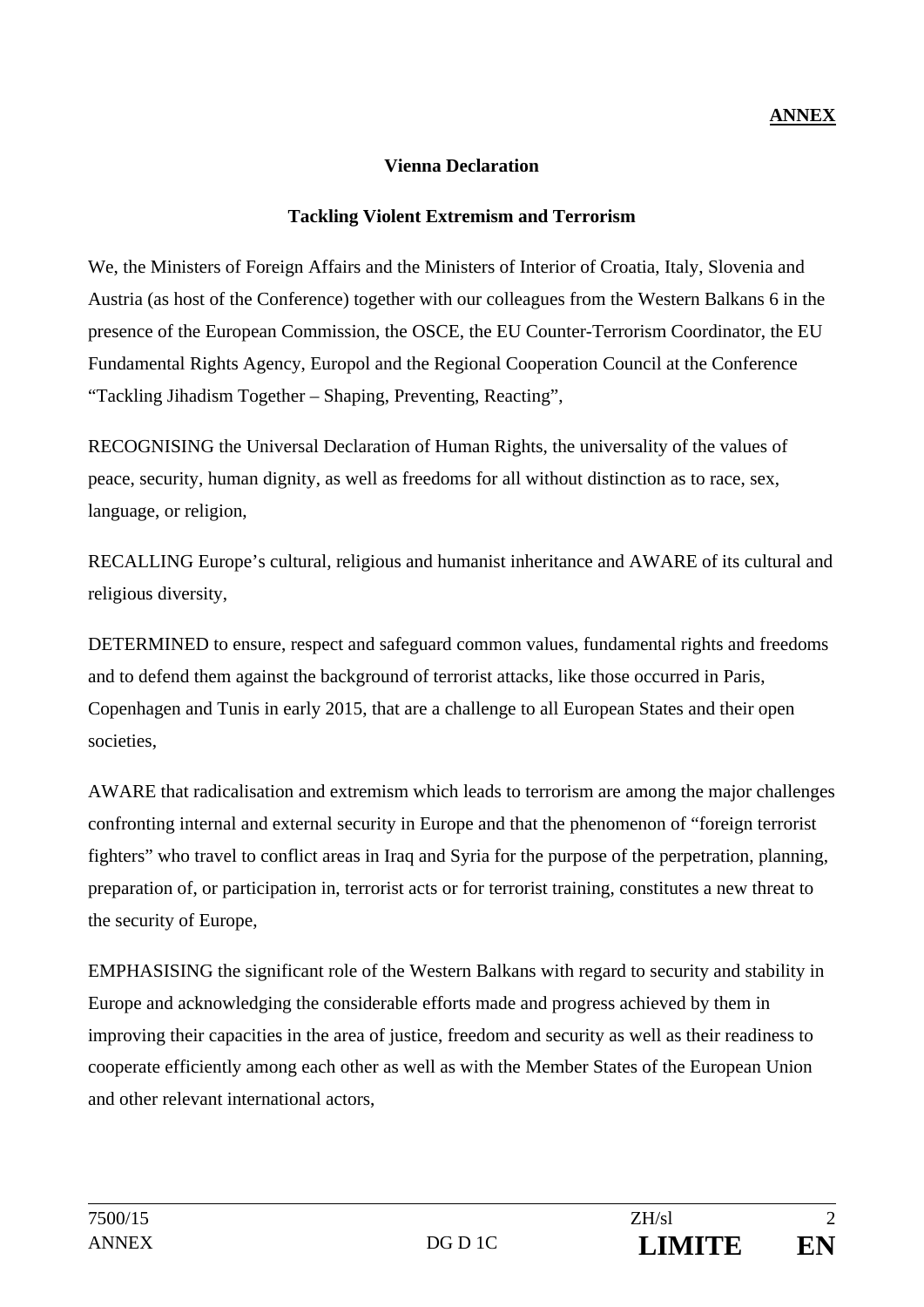DETERMINED to fully and effectively implement the UN Security Council resolutions<sup>1</sup> on all measures against extremism and terrorism, taking into consideration the intercultural dialogue concept developed by the UN Security Council,

UNDERLINING their determination to further promote the efforts of the OSCE regarding intercultural and interreligious dialogue**<sup>2</sup>** ,

SUPPORTING the special role, responsibility and potential of the Council of Europe in safeguarding human rights in Europe, as well as the Council of Europe's current efforts against radicalisation including the current negotiations on formulating an Additional Protocol to the Convention on the Prevention of Terrorism which aims at strengthening the common legal basis for criminal prosecution of persons who travel abroad for the purpose of terrorism,

EMPHASISING the intention of the European Union and the Western Balkan Partners to enhance targeted measures against terrorism and violent extremism in collaboration as proclaimed in the Conclusions of the Foreign Affairs Council on 09 February 2015 and in the statement by the members of the European Council of 12 February 2015,

INTENDING to pursue a comprehensive, proactive approach as set forth in the Conclusions adopted by the EU Justice and Home Affairs Council on 04/05 December 2014 and in its Riga Joint Statement of 29/30 January 2015, including measures to prevent radicalisation, promote social cohesion and intensify the intercultural and interreligious dialogue,

REFERRING to the Joint Statement on Terrorism, adopted by the SEECP Ministers of Foreign Affairs in Tirana on 24 February 2015 to the declaration of the 'Intercultural Dialogue and Internal Security' Conference adopted on 28/29 April 2010 in Sarajevo by the Ministers of the Western Balkan Partners and the Salzburg Forum, which outlines in particular that basic values, fundamental freedoms and human rights are crucial in promoting social cohesion in a society and have to be seen as a comprehensive concept which - if well understood - serves as a basis for people to live together in harmony and security in their daily lives,

 **1** In particular Security Council resolution 2178 (2014) and Security Council resolution 2199 (2015)

 $\overline{2}$  The motto of the Security Day 2015 in Vienna being "Promoting Dialogue to Advance Tolerance and Prevent Radicalization"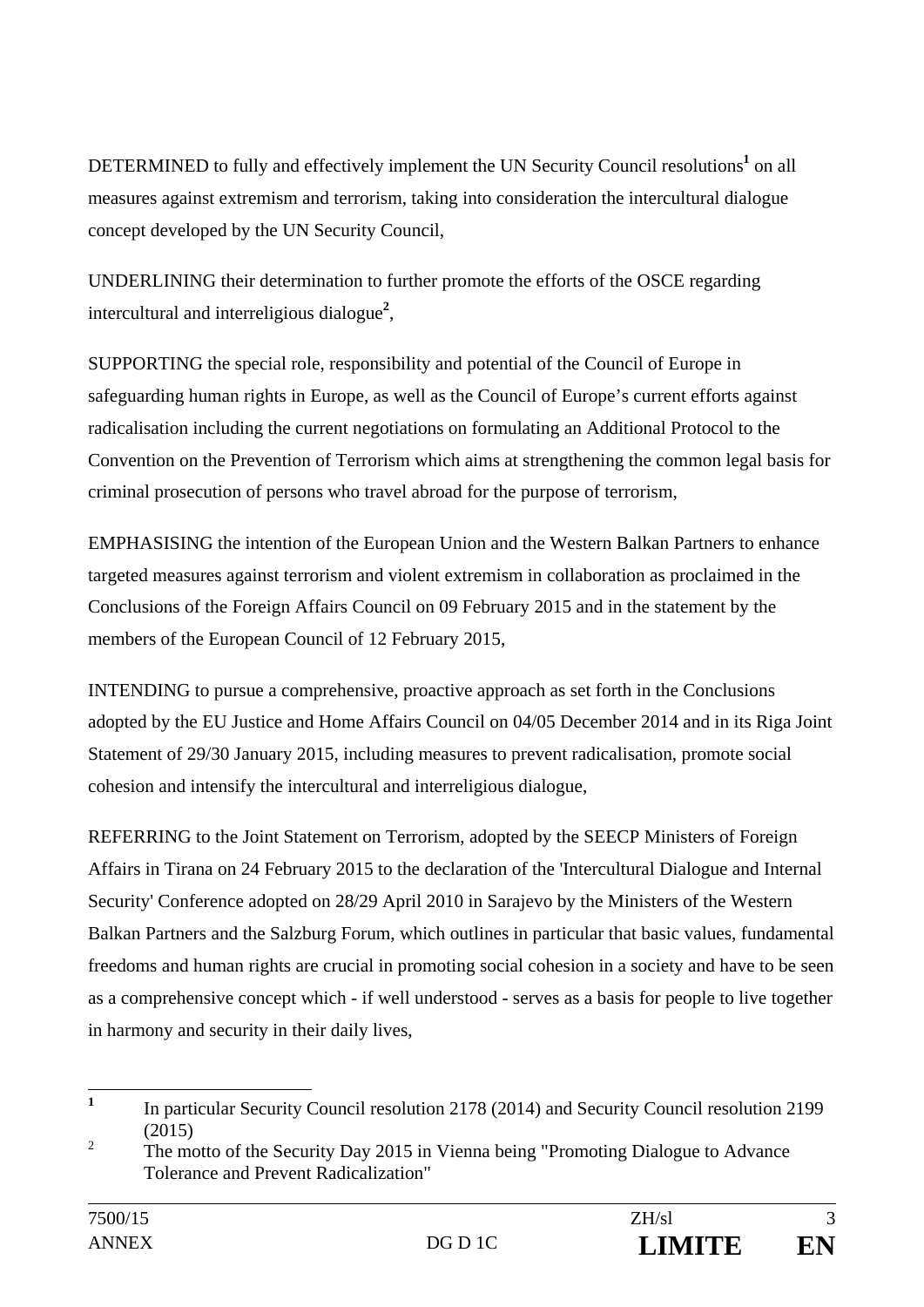CONSIDERING the results of the 'Integration, Fundamental Rights and European Values' Expert Conference organised by Austria in cooperation with the EU Agency for Fundamental Rights on 10/11 December 2012 in Vienna on communicating clear and simply selected fundamental rights relevant for integration and social cohesion,

DETERMINED to follow an integrative and complementary approach countering the occurring forms of terrorism, extremism and radicalisation, presented as Slovenian Initiative (WBCT) to the SEE participants at the EU "Regional Workshop on Countering Violent Extremism", in Ljubljana on 16/17 October 2014, and supported by the Ministers of Brdo Process in Slovenia on 3 June 2014 and the Ministers of Salzburg Forum Ministerial Conference and Police Cooperation Convention for Southeast Europe Meeting in Slovenia on 11/12 November 2014,

ARE OF THE OPINION that the following three-tier approach "shaping - preventing - reacting" should be followed and relevant measures be taken in order to promote living together in freedom and security on the basis of fundamental rights and values as well as to jointly tackle violent extremism:

# **SHAPING**

The Ministers will enhance their political and economic cooperation as well as collaboration in terms of security and development policies in the common interest of security, prosperity and peace. They will proactively contribute to building strong partnerships between the European Union and the Western Balkans. In this context, the EU enlargement process plays a central role in adopting the EU acquis and EU standards with respect to the fight against terrorism and the prevention of radicalisation.

The Ministers will continue to support efforts to strengthen social cohesion, as well as living together in freedom and security on the basis of fundamental rights and values of people with different cultural and religious backgrounds.

Efforts to develop communication strategies to promote tolerance and respect, non-discrimination, fundamental freedoms and solidarity should be increased. Based on existing activities, such as the numerous ongoing projects in the field of intercultural and interreligious dialogue, a joint concept for this purpose should be elaborated. The dissemination of information relating to the respect for human rights in culturally diverse societies plays a major role in this context.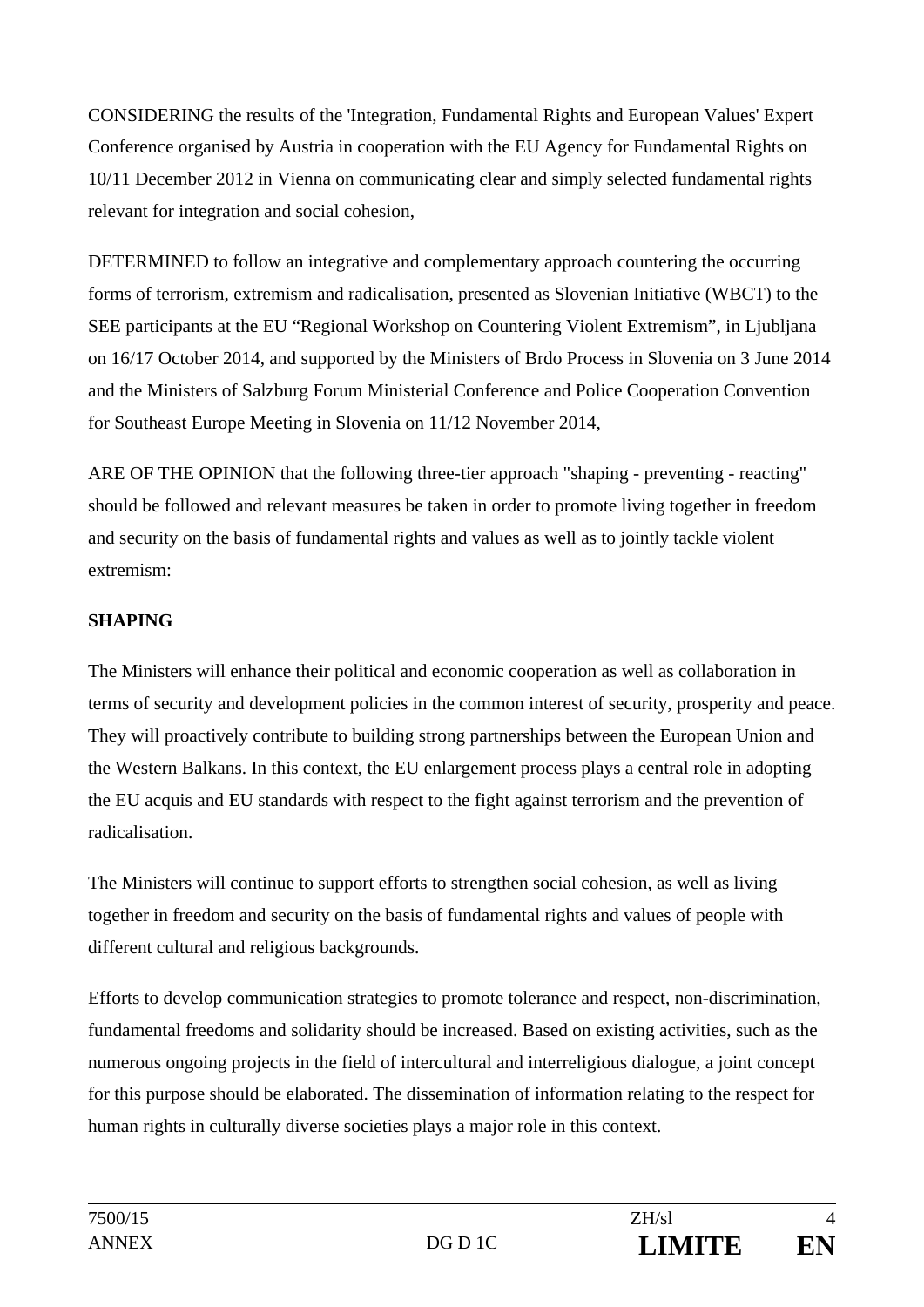European identity is culturally and religiously diverse. Therefore, it is important to understand the challenges young people are confronted with in terms of linguistic diversity, social inclusion and employment as a key factor for integration.

Appropriate measures to protect the individual's right to decide whether or what to believe and how to practice, change or give up one's religion. Among other aspects, these measures must be geared to protect minority communities, such as Jewish, Christian and Muslim communities, and to promote Islam together with European values. Participants are encouraged to exchange their experiences in this context and intensify their joint efforts, e.g. in the framework of intercultural and interreligious dialogue. At the same time, intrareligious dialogue on fundamental rights and values should be strengthened.

Religious dignitaries play an important role in promoting living together in freedom and security on the basis of fundamental rights and freedoms and should therefore be involved in preparation of effective prevention campaigns. The Ministers concerned will pay increased attention that religious pedagogic training, reflects this principle. They will support closer cooperation with national educational institutions.

Intercultural dialogue opens up new horizons and builds bridges. In this context, the cooperation with third countries in the field of education, in particular university education is an important element. Accordingly, appropriate measures will be considered to ensure that young people in non-European countries can access information on the importance of universal human rights for their personal lives and are able to enter into a dialogue with European partners on fundamental rights and European values.

The Council of Europe and the EU Fundamental Rights Agency should strengthen their cooperation with each other and should ensure that their activities are relevant to current fundamental rights issues and future trends.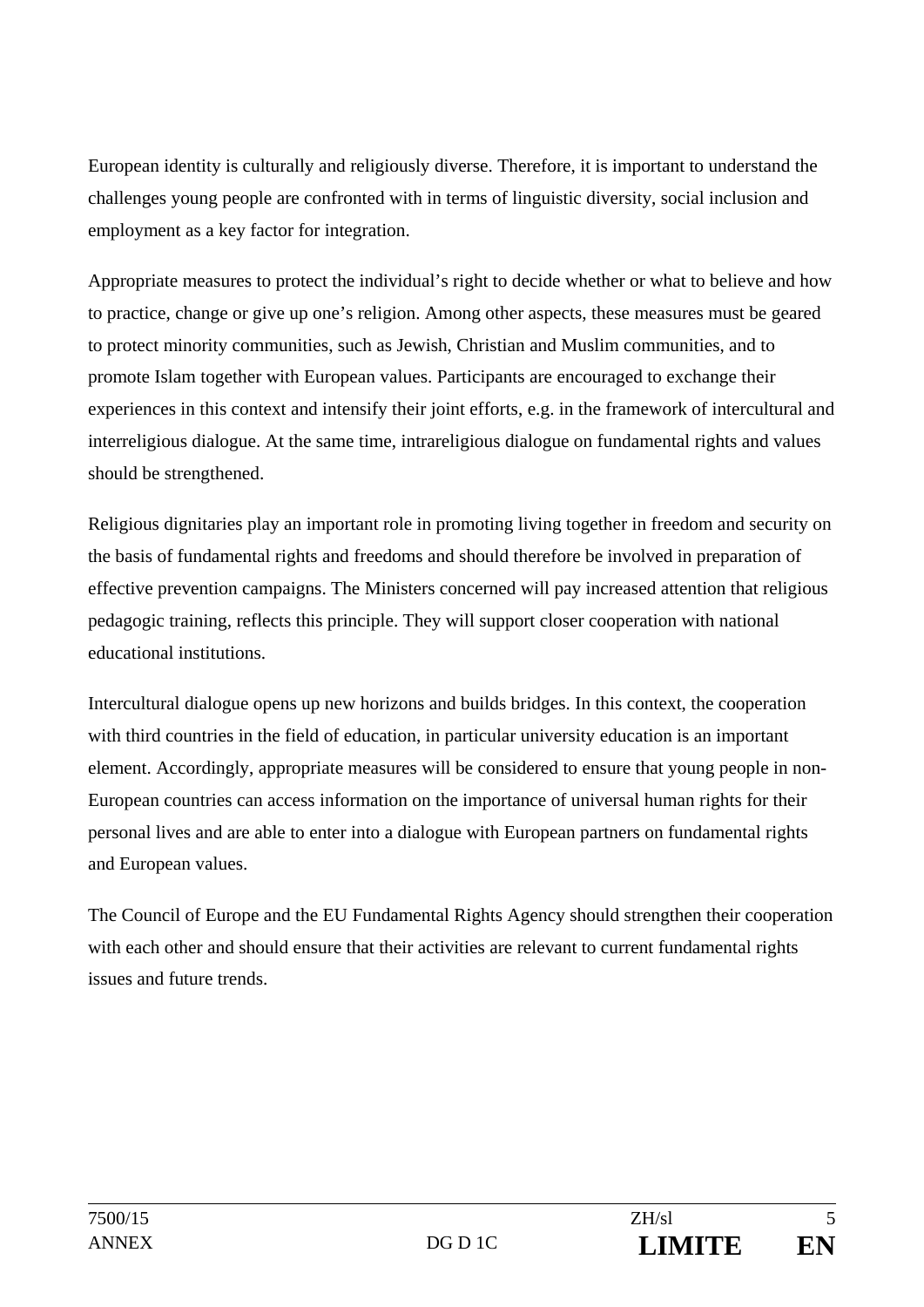### **PREVENTING**

The Ministers will enhance their cooperation in order to counteract the development of any kind of extremism at its early stage. Special emphasis will be placed on the prevention of youth radicalisation, recruitment of potential "foreign terrorist fighters", committing of hate crimes, as well as planning and carrying out of terrorist attacks.

The establishment of counselling services for affected relatives can contribute to preventing radicalisation of potentially vulnerable persons and thus avert terrorist offences. Participants will share experiences and best practices of services already offered in the field of preventing youth radicalisation.

Another focus of the joint efforts relates to monitoring and removing Internet content that promotes terrorism and violence. Therefore, cooperation between authorities and the private sector should be intensified. The aim is to remove terrorist content from the Internet as fast as possible and to create effective counter-narratives. It is encouraged to explore how cooperation between a future EU Internet Referral Unit (EU-IRU) and the Western Balkan Partners can be developed.

Closer cooperation between the relevant law enforcement authorities and the private sector should be fostered. In this respect, the creation of a common platform for Member States of the EU and Western Balkan Partners in order to intensify cooperation between the law enforcement authorities and the private sector could be considered.

The Ministers will exchange their experiences on legal measures against 'hate crimes', 'hate speeches' and racist, xenophobic, inhumane, or religion-based discriminatory incidents, with the intention to develop best-practice approaches.

An emphasis shall be placed on prisons where radicalisation also takes place. Religious support in prisons can add to counteracting such tendencies and support deradicalisation. The Ministers will exchange their experiences in this respect and will support appropriate measures if necessary.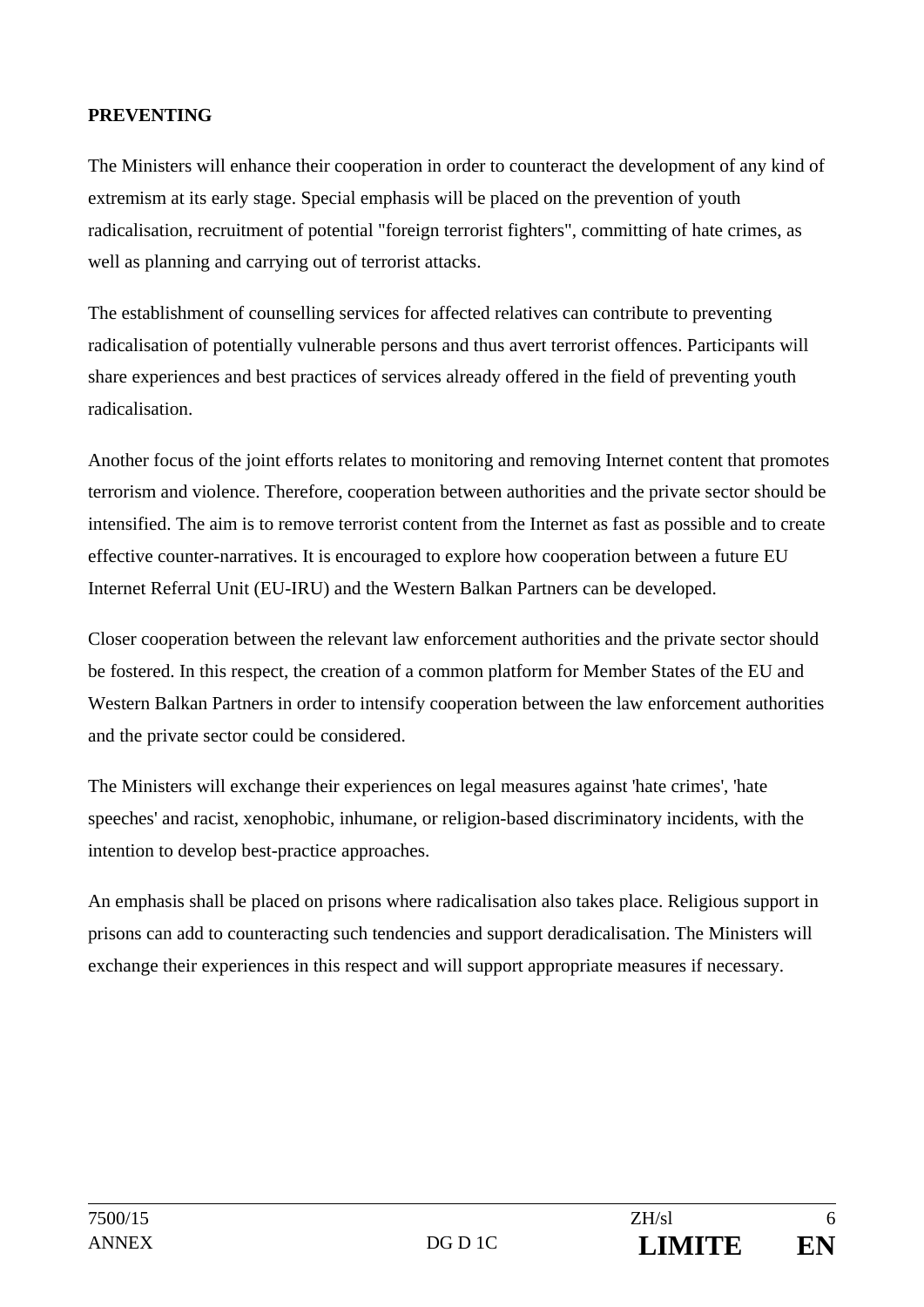## **REACTING**

The immediate threat posed by 'foreign terrorist fighters', including by radicalised single perpetrators, calls for swift, efficient action by the law enforcement authorities. In this context, it is necessary to exploit all existing operational and legal instruments at the national and international level.

Securing borders is paramount for the detection of violent extremists. The Ministers of the participating EU Member States reaffirm their commitment to implement the measures adopted at EU level. All Ministers will take appropriate measures in this regard on the national and regional level.

Exchange of information and operational best practices are key elements in the joint fight against international terrorism. To this end, the cooperation with the EU Counter-Terrorism Coordinator, Europol, Interpol and other institutions should be intensified.

Europol is the EU's central body for the prevention of and fight against radicalisation, extremism and terrorism. The Ministers will call upon all authorised bodies to forward any relevant information to Europol's 'Focal Point Travellers' and to the 'Network of Contact Points entrusted with the task of collecting and exchanging operational information on foreign fighters', as founded on 11 December 2014. Europol's capacities should be used in full in the fight against violent extremism and terrorism. The Ministers of the Western Balkan Partners commit themselves to the full implementation of the existing operational and strategic agreements with Europol. Further agreements should also be concluded in line with identified needs.

Operational cooperation should be enhanced through speedy further implementation of the Police Cooperation Convention for Southeast Europe. The aim is to ensure the best possible cooperation of the Contracting Parties comparative with Schengen standards. In this context, the Counter-Terrorism Network established in December 2014 should be used as a common platform in the best possible manner.

The possible connections between illegal migration and terrorism are a source of concern. The Ministers will promote information exchange between their authorities. Better use of and cooperation with Europol and Frontex in this context should be considered.